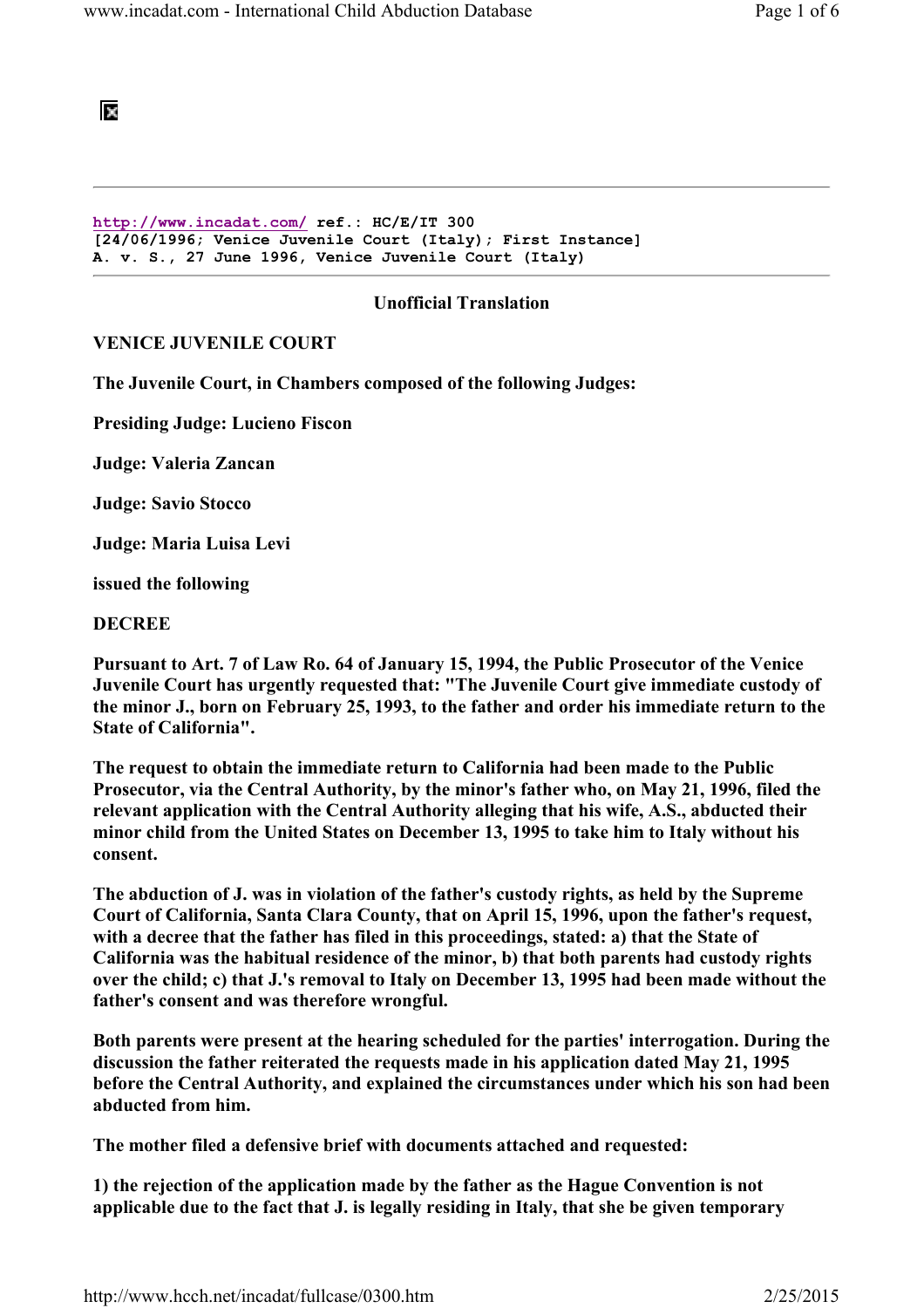custody over the minor, that the case be assigned to the Padova Court where the separation proceeding has been filed.

2) to reject the father's application as:

- he did not effectively have custody over the minor pursuant to Art. 3(b) of the Hague Convention;

- the minor, if returned, could be exposed to serious psychological problems pursuant to Art. 13.b of the Hague Convention,

- more than one year has passed since the removal of the child, who in now well integrated in the new environment, pursuant to Art. 12 of the Hague Convention.

3) that she be given custody of the minor, even in the case the minor be returned to California.

4) reimbursement of legal expenses from the father.

As far as the investigative activity is concerned, the mother requested that a psychological appraisal be made by the appropriate social services department of the Central Authority, to verify J.'s relationship with her.

The Court received and read the report made by the Social Services Department of the Central Authority regarding the personal and family situation of the minor. The Court read the findings of the parties and the request of the Public Prosecutor that the father's application be accepted. The Public Prosecutor pointed out that the Juvenile Court is only requested to enforce the application, without examining its merits.

The Court on June 24, 1996, in Chambers, has issued a decree.

# REASONING

First of all the Juvenile Court states that P.A., father of the minor, did not have custody over the minor as opposed to that which P.A. declared in his application to the Central Authority. In fact, to date, no judicial authority has issued a custody order and the separation of the spouses has yet to be declared.

The above, however, does not exclude the applicability of the Hague Convention of October 15, 1980 as Art. 3 of such Convention states that the allegedly violated custody rights of the applicant can also be established by law in the place of habitual residence.

In this case, the Supreme Court of the Santa Clara county has stated: that the habitual residence of the minor prior to the removal to Italy was California, that according to Californian law, non separated spouses have equal custody rights over the children; that, therefore, the consent of both spouses is necessary to move a child to another country.

This Juvenile Court is in agreement with such a statement of the Supreme Court of Santa Clara.

As far as the issue of the habitual residence is concerned, it is relevant that the child was born in the United States and lived there until May 1995 with both parents who, at the date of the alleged wrongful removal, were still married and living in a marital house from where the minor was removed. The fact that both spouses had chosen California to be their family residence is also relevant.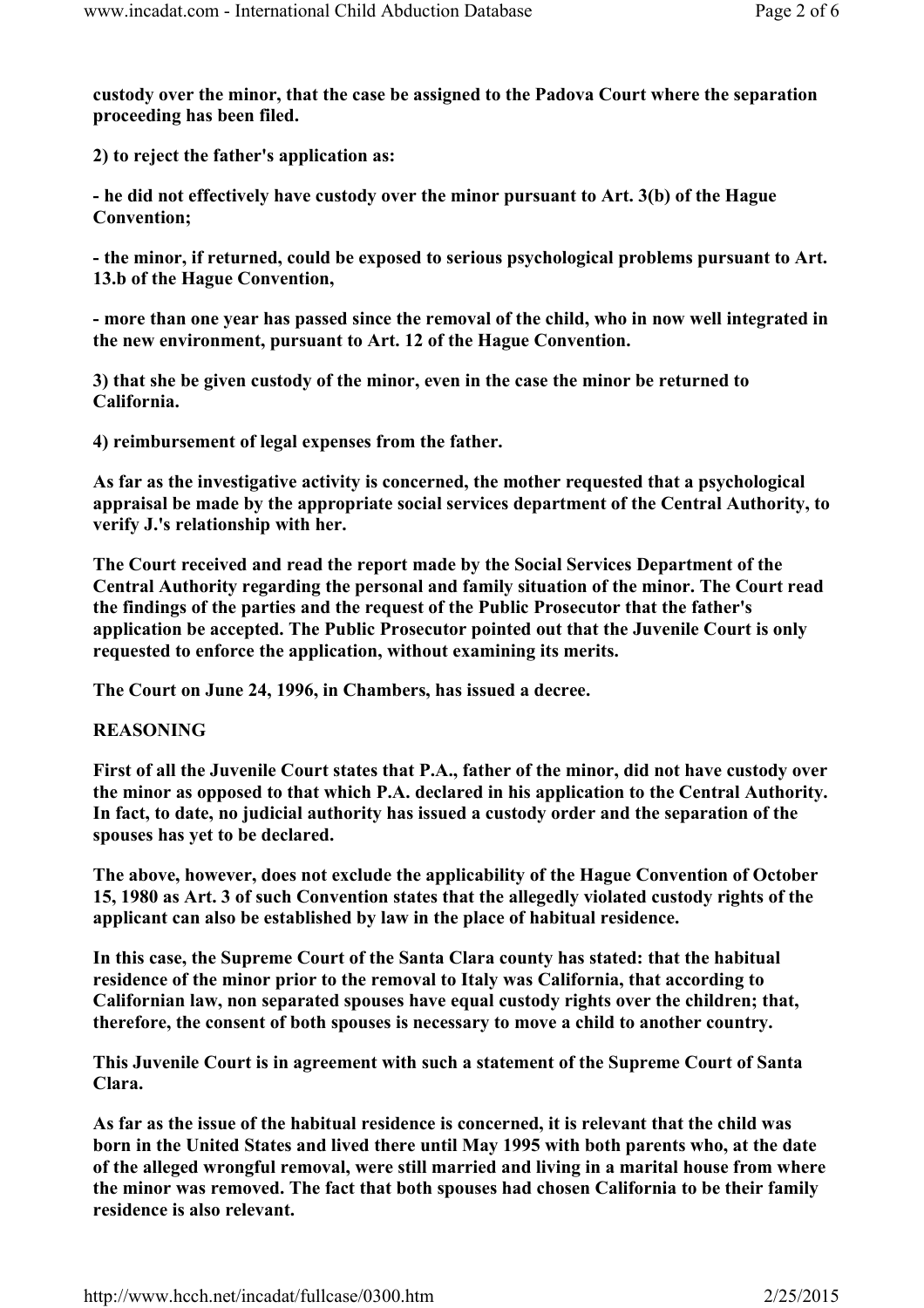On the contrary, it is not relevant that on November 22, 1995 (which is to say prior to the alleged wrongful removal) the Padova Municipality issued A.S.'s certificate of residence and family certificate, which have been filed in this proceedings, to show that the minor has already been included in the Italian family certificates. In fact A.S., not having sole custody over the minor, was not entitled to make her own decisions as to the minor's place of residence (see Article 5 of the Hague Convention).

The fact that on December 13, 1995 the minor was in California only ten days, having been in Italy during the past six months, is not relevant, as the father had not consented to the removal of the child.

Therefore the Court cannot accept the mother's request that Italy be considered the place of habitual residence.

The Court has therefore determined that the Californian law is applicable and that, according to such law, both parents had custody rights over the minor. Now, in order to ascertain whether the removal of the child was wrongful or not, the first problem is to determine whether the father consented to the child's transfer.

During the interrogation both parents clarified that the transfer of A.S. and J. to Italy on December 13, 1995 was made without the father's knowledge, and in such a way that he could not express his opinion with that respect.

Mrs. S. affirms, however, that the father had consented to the transfer of the child to Italy in May 1995. It is in fact true that since May 4, 1995 the child was in Italy with his mother, with the father's consent, and that the child returned to Italy only in the period from 4 to 13 December 1995.

The parents report different and inconsistent explanations as to the reasons justifying the long period during which the minor was away from his father.

The father said that, certainly, he consented to the May 1995 trip for the sole purpose and duration strictly necessary to process the application directed at obtaining the Green Card: as a result, Mr. A. intended the wife's return to Italy as a definitive return to marital life.

On the other hand, the mother affirms that even prior to May 1995 she had realized the deterioration of her marriage with P.A., and had informed her husband that she intended to return to Italy to divorce and obtain the Green Card which she did not manage to obtain in the United States. According to Mrs. S., the husband's consent to the May 1995 trip was intended to expressly authorize that the child remain in Italy with the mother, while the return to the USA in December 1995 was for the sole purpose of finally clarifying the relationship with the husband and to collect her personal effects.

The Court has no possibility of determining the actual extent of the consent given by P.A. to the May trip to Italy in May 1995. Therefore, the Court can only stipulate that the lack of communication between the spouses has caused a misunderstanding as to the nature of the May 1995 trip to Italy. Such misunderstanding had, however, been clarified on November 11, 1995 when the father sent a letter to Mrs. S. saying that he did not intend to continue with the marital relationship.

On December 13, 1995, there was no doubt that J.'s parents were in a conflict and that both intended to divorce.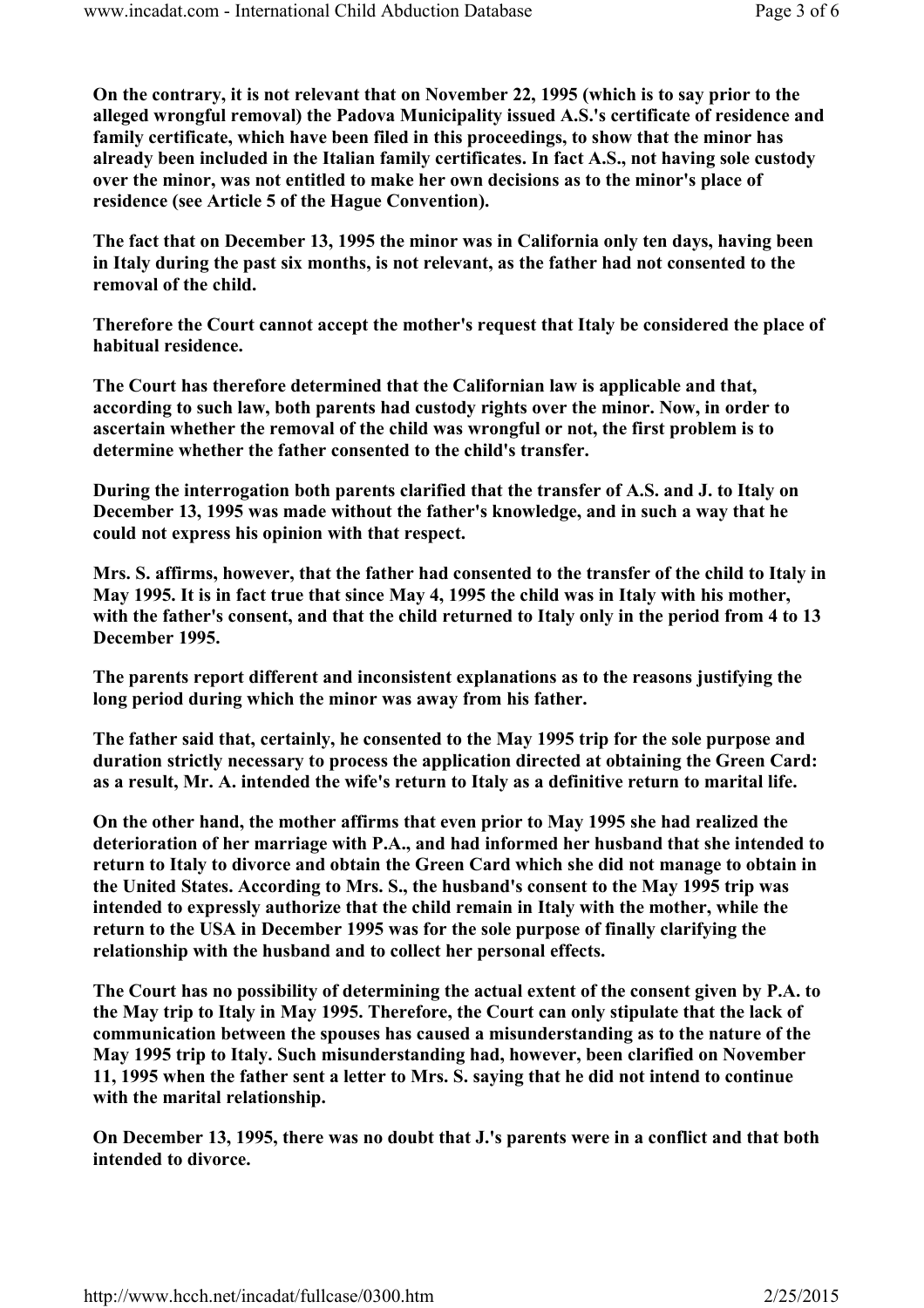According to the above circumstances, notwithstanding the father's consent to the May 1995 trip, the return of the child to Italy should have been decided jointly by both parents and not only by the mother.

The Court therefore held that on December 13, 1995, according to article 1, paragraph one of the Hague Convention, A.S. removed the minor child to Italy in violation of the father's custody rights pursuant to Californian law.

Art. 3 of said Convention on child abduction, however, demands a further requirement to determine that the removal was wrongful: the custody rights had to be effectively exercised at the time in which the removal took place [Art. 3(b)].

Based on the foregoing, the Court believes that P.A. in May 1995 did not effectively exercise his custody rights over the child, not because he was deprived of said rights by the mother, but because he had, for months, accepted to take no direct care of the child and had consented that the child remain with the mother in Italy. Mr. A. visited the child only once in August 1995 and only because the mother had stated, during such period he had basically not financially contributed to the child's maintenance, so accepting that the mother took complete care of the child during that six month period. Such a period, considering the child's youth, is very significant in order to determine who effectively exercised custody rights.

The 1980 Hague Convention is aimed at protecting the factual situations. Therefore the effective exercise of custody rights is to be considered in its actuality, regardless of the situation according to the law.

There is no doubt that the fact that Mr. A. lived with the minor in the marital house for ten days in the USA, does not have any influence on the factual situation which was already in place, as the spouses were in a conflict.

Based on the foregoing the Court held that A.S.'s behaviour was unjust and is to be censured, as it was made in violation of the rules on custody over the minor child. However, such behaviour does not constitute a wrongful removal of the minor to Italy pursuant to Art. 3 of the Hague Convention as the father was not effectively exercising the custody rights at the time in which the removal took place.

As to the other requests, the Court believes that Art. 12 and 13 of the Convention are not applicable to the subject case.

Article 12, paragraph 2, is not applicable as it is not true that more than one year had passed from the date of the wrongful removal (December 13, 1995) to the date of filing of the Hague application (May 21, 1996). The fact that more than one year had passed from the transfer to Italy, made on May 4, 1995, is not relevant, as the father had not contested the legitimacy of said transfer.

Art. 13 paragraph b, which provides for cases in which it is possible to not order the immediate return of the child pursuant to Art. 12 paragraph 1, is not applicable. In fact, such rule requires that the removal be wrongful, while the Court held that it was not.

Even had the Court believed that the father effectively exercised custody rights of J. at the time in which the child was abducted and that the abduction made by the mother was wrongful, the Court held that, should the child be returned to California, there was the grounded danger that he could be exposed to psychological problems.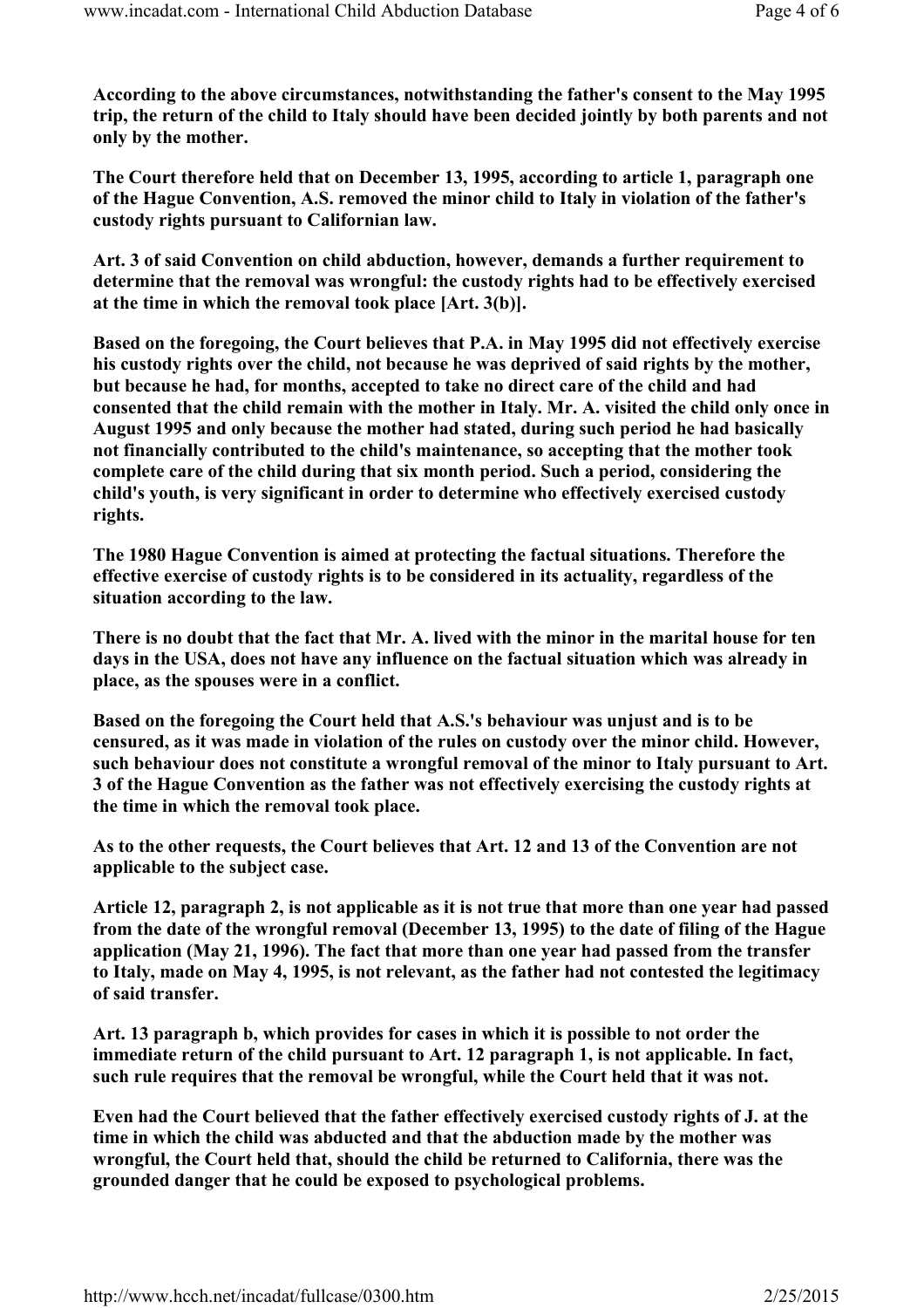J.'s sudden separation from his mother, and from the family and environment in which he is now perfectly established, would be an extremely disheartening situation for a three year old child and could have negative psychological influences. This is even truer if we consider that J. has not seen his father for more than one year and would find himself in a totally different environment without being prepared.

Such reflections must not effect the custody issue. What is deemed to be dangerous to the psychological status of the child is only the immediate return to California, according to the present family situation. The Court does not intend to express an opinion on the respective parent's educational and custodial capacities.

Any further request of the mother is to be rejected.

This Court is not competent to make a decision on the custody issue. There are other judicial proceedings pending in this respect.

The Court does not deem it necessary to order that an appraisal be run on the present psychological status of the child, as this is not deemed necessary for the current purpose of the Juvenile Court. In addition, the report made by the Central Authority and the father's declarations exclude the necessity of such further investigation.

The legal expenses for such proceedings remain assigned to each party.

## BASED ON THE ABOVE

pursuant to Art. 7 of law 64/94 and 3, 12, 13 of Hague Convention dated October 25, 1980 the Court

## **REJECTS**

the application made by the Public Prosecutor

## **STATES**

that the return of the minor J., born on February 25, 1993, to the father's house must not be ordered,

## **STATES**

to not be competent to render any decision as to the temporary custody of the minor.

## **REJECTS**

any other requests.

To be communicated to the parents, the Public Prosecutor and to the Central Authority.

Venice, June 24, 1996

The Presiding Judge

Lucieno Fiscon

The Judge